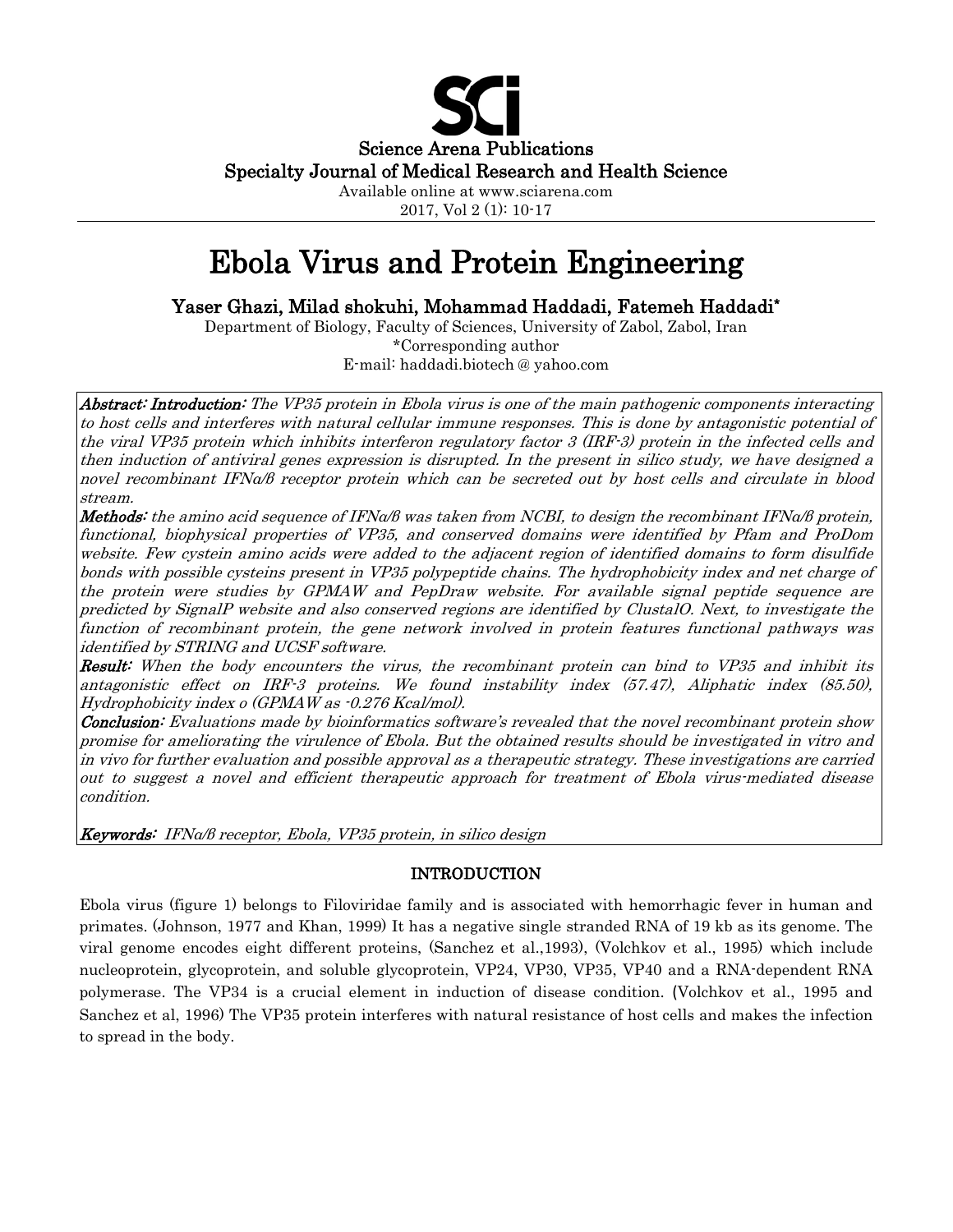It has been shown that VP35 acts as an antagonist for interferon.(Basler et al, 2000) The protein may facilitate viral replication within infected cells by means of suppression of interferon-mediated immune responses[.7](#page-6-0)

Interferons are a family of cytokines that are produced in response to viral infection. They act as antiviral agents, cellular growth inhibitors, and immune system regulators. (Sen, 2001), (Stark et al., 1998) In general, VP35 inhibits activation of interferon regulatory factor 3 (IRF-3), which is a main mediator in cascade of signal transduction in primary cellular response to viral infection. (Basler et al., 2003) During first steps of viral infection, the IRF-3 is activated in presence of dsRNA molecule and interacts with transcription factors regulating the early antiviral genes such as IFNα/β, IL-15, ISG15 and ISG56. (Grandvaux et al., 1989)

At present, by considering discovery of VP35 key structure, the necessary information can be obtained towards development of novel drugs. Since protein function is highly dependent to its spatial structure, it can be served as a new scope for disease treatment by protein 3D structure-based drug designing.

#### Methodology

 In the present study, the amino acid sequence of IFNα/β was taken from NCBI database and then was virtually analyzed using bioinformatics software's. To design the recombinant IFNα/β protein, functional and conserved domains were identified by Pfam and ProDom website. Few cystein amino acids were added to the adjacent region of identified domains to form disulfide bonds with possible Cysteine present in VP35 polypeptide chains. By making use of ProtParm website some biophysical properties of VP35 protein such as halflife, instability index, and aliphatic index were measures and then were improved in the recombinant version of the protein.

 The hydrophobicity index and net charge of the protein were studies by GPMAW and PepDraw website, respectively and then were subjected to some changes during construction of recombinant protein. According to the available signal peptide sequence of few secretory proteins which are predicted by SignalP website and their conserved regions are identified by ClustalO website, a signal peptide in order to secretion of protein to the outside of cell was design and replaced by the signal peptide that directs the protein to the cell membrane.

Next, to investigate the function of recombinant protein, the gene network involved in protein features functional pathways was identified by STRING website and then was compared to that of the normal protein. In addition, the amino acid sequence of recombinant protein was introduced to Pyre2 software to predict its 3D structure and then UCSF software was employed to draw the protein structure. Finally, the website, Reverse Translate, was undertaken to recognize the nucleotide sequence of the recombinant protein.

#### Results

 Pfam has recognized two main domains that are located in 8-121 and 132-231 positions. Based on ProtParam prediction, the half-life of IFNα/β protein was 1.9 hours within mammalian bodies. (Ciechanover et al., 1989) Whereas valine has the maximum halflife among (Table 1) a valine amino acid has been added to the starting point of IFN-α/β protein polypeptide in order to increase its half-life.

Table 1. A comparative presentation of amino acids half-life in different organisms.

| Amino acid | Mammalian | Yeast | E. coli |
|------------|-----------|-------|---------|
|            |           |       |         |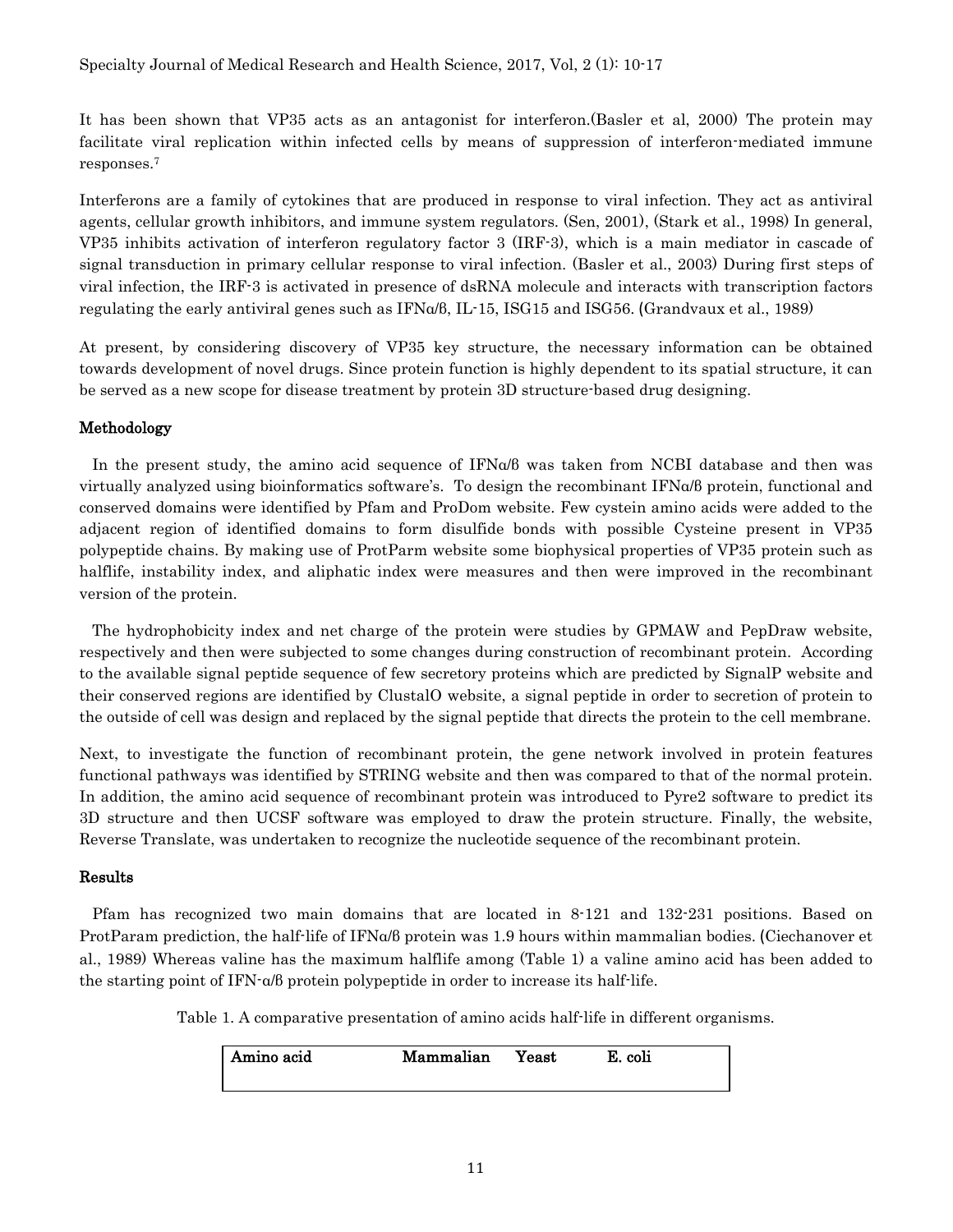| Cys        | $1.2$ hour | $>20$ hour $>10$ hour |                |
|------------|------------|-----------------------|----------------|
| Gln        | $0.8$ hour | $10 \text{ min}$      | $>10$ hour     |
| Glu        | 1 hour     | $30 \text{ min}$      | $>10$ hour     |
| Gly        | 30 hour    | $>20$ hour            | $>10$ hour     |
| His        | 3.5 hour   | $10 \text{ min}$      | $>10$ hour     |
| <b>Ile</b> | 20 hour    | $30 \text{ min}$      | $>10$ hour     |
| Leu        | 5.5 hour   | $3 \text{ min}$       | $2\ {\rm min}$ |
| Lys        | $1.3$ hour | $3 \text{ min}$       | $2\ {\rm min}$ |
| Met        | 30 hour    | >20 hour              | $>10$ hour     |
| Phe        | 1.1 hour   | $3 \text{ min}$       | $2\ {\rm min}$ |
| Pro        | $>20$ hour | $>20$ hour            | ۰              |
| Ser        | 1.9 hour   | $>20$ hour            | $>10$ hour     |
| Thr        | 7.2 hour   | >20 hour              | >10 hour       |
| Trp        | 2.8 hour   | $3 \text{ min}$       | $2\ {\rm min}$ |
| Tyr        | 2.8 hour   | $10 \text{ min}$      | $2\ {\rm min}$ |
| Val        | 100 hour   | $>20$ hour            | $>10$ hour     |

 The instability index (Ii) [\(G](#page-7-0)uruprasad et al., 1990) of the normal protein was found to be 57.47 (estimated by ProtParam). For stable proteins Ii must be <40 and therefore, by making dipeptide changes at i site, the instability index of recombinant protein was decreased to reach to the desired range of Ii (lower than 40). Ii was calculated with following formula:

#### $II = (10/L) * Sum$  DIWV  $(x[i] x[i+1])$

 The aliphatic index (Ai) of IFNα/β was estimated to be 85.50. The aliphatic index (Ai) is defined as relative volume occupied by aliphatic side chains of proteins, which represents peptide stability against denaturation at high temperature. This index was calculated with following formula.(Atsushi, 1980) Alanine, valine, isoleucine and leucine are the four amino acids play key roles in level of aliphatic index of a polypeptide. Therefore, to enhance the Ai of the newly designed IFNα/β protein structure, the aforementioned amino acids were replaced by other amino acids in some positions. As a result, the Ai was improved to 87.66.

Aliphatic index =  $X (Ala) + a^* X (Val) + b^* (X(IIe) + X (Leu))$ 

 Hydrophobic interactions are the relationships exist between non-polar regions of two molecules. (Haider, 2010) Histidine, phenylalanine, tryptophan and tyrosine are the main amino acids involved in such interactions. The hydrophobicity is the required energy to one mole of protein from hydrophilic environment to a hydrophobic environment. The hydrophobicity index of IFNα/β protein was estimated by GPMAW as -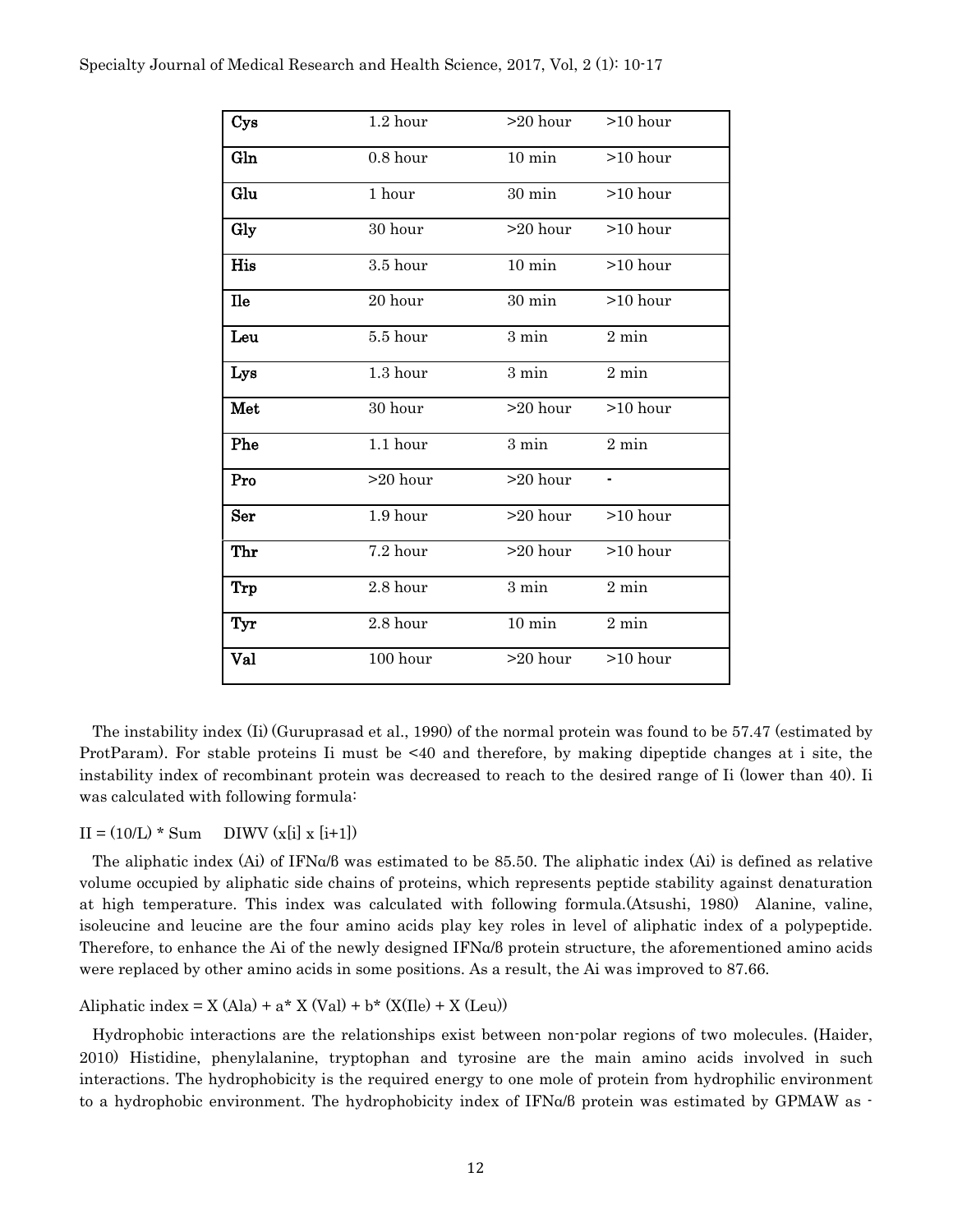0.276 Kcal/ mol that was increased markedly in recombinant IFNα/β through applying some amino acid substitutions.

 The net electric charge of IFNα/β receptor protein and VP35 was estimated to be -47 and -2, respectively. The net charge of protein is determined by differences between total acidic amino acid content of polypeptide with negative charge (e.g. Asparagine and guanine) and total basic ones with positive charges (e.g. Argenine and Lysine). To add more positive charges to the modified IFNα/β protein and to increase VP35 affinity for IFNα/β, few argentine and lysine amino acids are substituted by aspartic acid and glutamic acid that accelerates the net charge of recombinant protein to -37.

 The signal peptide of IFNα/β guides the protein towards the cell membrane. Based on few human secretory proteins, a signal peptide was designed and introduced to the structure of recombinant IFNα/β that secretes the protein to the extra cellular matrix (Table 2).

|  | Table 2. The amino acid sequences of few signal peptides used as template for design of a secretory signal |         |  |  |  |
|--|------------------------------------------------------------------------------------------------------------|---------|--|--|--|
|  |                                                                                                            | peptide |  |  |  |

| >gi 183364 gb AAA52578.1 <br><b>GM-CSF</b><br>[Homo sapiens]     | <b>MWLQSLLLLGTVACSIS</b>           |
|------------------------------------------------------------------|------------------------------------|
| $>$ gi   306806   gb   AAA35933.1   gro                          | MARAALSAAPSNPRLLRVALLLLLLVAAGRRAAG |
| protein[Homo sapiens]                                            |                                    |
|                                                                  |                                    |
| >gi 10834984 ref NP_000591.1                                     | MNSFSTSAFGPVAFSLGLLLVLPAAFP        |
| interleukin-6 precursor [Homo sapiens]                           |                                    |
| $>$ gi   386828   gb   AAA59172.1   insulin [Homo]               | <b>MALWMRLLPLLALLALWGPDPAAA</b>    |
| sapiens                                                          |                                    |
| transferin<br>>gi 15021381 gb AAK77664.1                         | MRLAVGALLVCAVLGLCLA                |
| [Homo sapiens]                                                   |                                    |
| $>$ gi   386783   gb   AAA88080.1  <br>haptoglobin               | MSALGAVIALLLWGQLFA                 |
| [Homo sapiens]                                                   |                                    |
| $>$ gi   185362   gb   AAA02914.1  <br><b>Homo</b><br><b>IgG</b> | <b>MDWTWRFLFVVAAATGVQS</b>         |
| sapiens                                                          |                                    |
| $>$ gi   225768   prf     1313184B<br>alpha1                     | LLLAGLCCLLPGRLA                    |
| antitrypsin                                                      |                                    |
| >gi 13528972 gb AAH05278.1 <br>Glucagon                          | MKSIYFVAGLFVMLVQGSWQ               |
| [Homo sapiens]                                                   |                                    |
| >gi   4557485   ref   NP_000087.1                                | <b>MKILILGIFLFLCSTPAWA</b>         |
| Ceruloplasmin precursor [Homo sapiens]                           |                                    |
| The designed signal peptide                                      | <b>MNSFSTSAFGPVAFSLGLLLVLPAAFP</b> |
|                                                                  |                                    |

 Exocytosis of modified IFNα/β leads to earlier exposure VP35 to the recombinant protein prior to its attachment to the cell membrane and interaction with normal IFNα/β protein. As the designed protein is a recombinant protein its amino acid sequence is not been deposited in biological databases. By comparing the genes involved in function of normal and recombinant proteins, it was evident that both of the proteins share a common functional pathway. If the amino acid sequence of protein was not registered in STRING software data reservoir, it recognizes the most similar polypeptide sequence.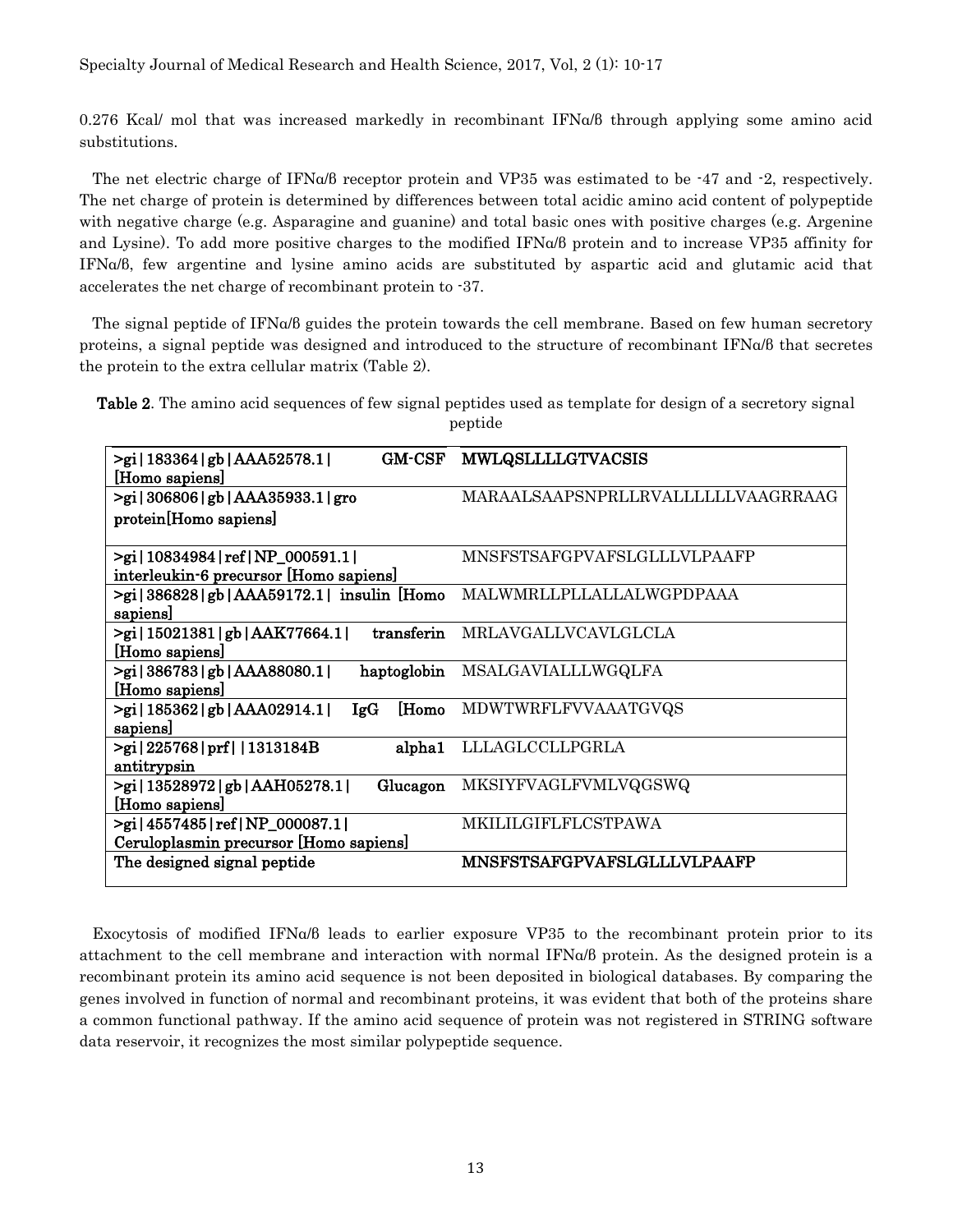

Fig1. The gene network of natural protein (A) and recombinant protein (B) by STRING software exhibit very similar functional pathway.

 In case of our recombinant IFNα/β protein, STRING analyses and 3-D structure comparisons made by Phyre2 and UCSF have revealed its enough homology with normal protein and showed that it could conserve its natural function (Fig 1 and Fig 2).



Fig 2. The 3-D structure of natural INF-α/β (A) and recombinant protein (B) were drawn and analyzed by Phyre2 and UCSF. Finally DNA nucleotide sequence of the recombinant protein was identified by Reverse Translate software (Figure 4).

ATGAACAGCTTTAGCACCAGCGCGTTTGGCCCGGTGGCGTTTAGCCTGGGCCTGCTGCTGGTGCTGCCG GCGGCGTTTCCGGTGTATGATTGCCCGGATTATACCGATGAAAGCTGCACCTTTAAAATTAGCCTGCGCA ACTTTCGCAGCATTCTGAGCTGGGAACTGAAAAACCATAGCATTGTGCCGACCCATTATACCCTGCTGTA TACCATTATGAGCAAACCGGAAGATCTGAAAGTGGTGAAAAACTGCGCGAACACCACCCGCAGCTTTTGC GATCTGACCGATGAATGGCGCAGCACCCATGAAGCGTATGTGACCGTGCTGGAAGGCTTTAGCGGCAAC ACCACCCTGTTTAGCTGCAGCCATAACTTTTGGCTGGCGATTGATATGAGCTTTGAACCGCCGGAATTTG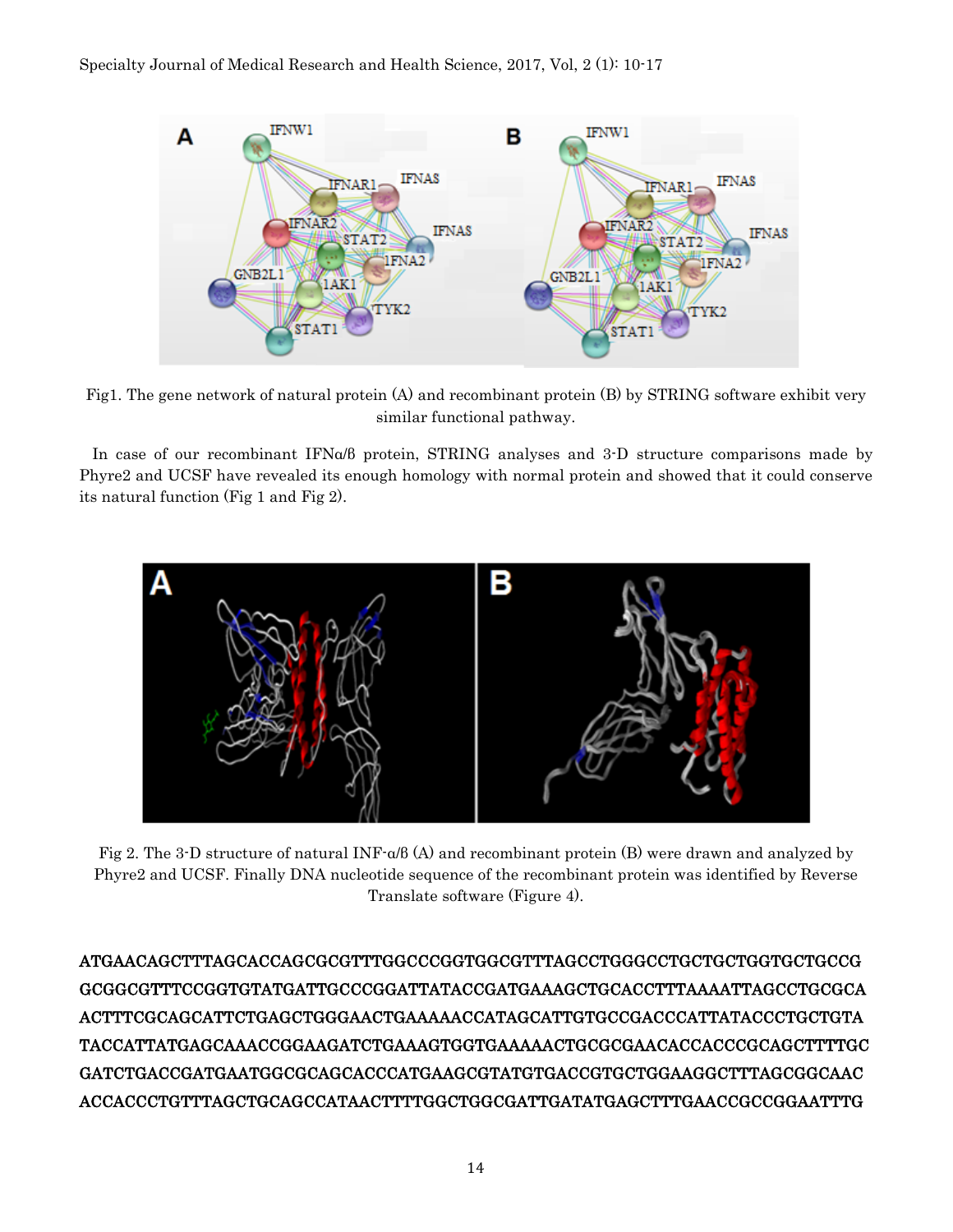AAATTGTGGGCTTTACCAACCATATTAACGTGATGGTGTGCTTTCCGAGCATTGTGGAAGAAGAACTGCA GTTTGATCTGAGCCTGGTGATTGAAGAACAGAGCGAAGGCATTGTGAAAAAACATAAACCGGAAATTAAA GGCAACATGAGCGGCAACTTTACCTATATTATTGATAAACTGATTCCGAACACCAACTATTGCGTGAGCG TGTATCTGGAACATAGCGATGAACAGGCGGTGATTAAAAGCCCGCTGAAATGCACCCTGCTGCCGCCGG GCCAGGAAAGCGAAAGCGCGGAAAGCGCGAAAATTGGCGGCATTATTACCGTGTTTCTGATTGCGCTGG TGCTGACCAGCACCATTGTGTGCCTGAAATGGATTGGCCATATTTGCCTGCGCAACAGCCTGCCGAAAGT GCTGAACTTTCATAACTTTCTGGCGTGGCCGTTTCCGGCGCTGCCGCCGCTGGAAGCGATGGATATGGTG GAAGTGATTTATATTAACCGCAAAGTGAAAGTGTGGGATTATAACTATGATTTTGAAAGCGATAGCAAAA CCGAAGCGGCGCCGCGCACCTGGGGCGGCGGCTATACCATGCATGGCCTGACCGTGCGCCCGCTGGGCC AGGCGAGCGCGACCAGCACCTGGAGCCAGCTGATTGATCCGCGCAGCGAAAAAGAACCGGATCTGCCGA TTGTGGATGTGGAACTGACCACCATGCCGAAACGCAGCCCGCAGCTGCTGGAACTGCTGAGCCGCCCGT GCGAACGCCGCAAAAGCCCGCTGCAGGATCCGTTTCCGGAAGAAGATGTGAGCAGCACCGAAGGCAGCG GCGGCCGCATTACCTTTAACGTGGATCTGAACAGCGTGTTTCTGCGCGTGCTGGATGATGAAGATAGCGA TGATCTGGAAGCGCCGCTGATGCTGAGCAGCCATCTGGAAGAAATGGTGGATCCGGAAGATCCGGATAA CGTGCAGAGCCTGCATCTGCTGGCGAGCGGCGAAGGCACCCAGCCGACCTTTCCGAGCCCGAGCAGCGA AGGCCTGTGGAGCGAAGATGCGCCGAGCGATCAGAGCGATACCAGCTTTAGCGATGTGGATCTGGGCGA TGGCTATATTGTGCGC

Fig 3. DNA sequence of the modified INF-α/β protein.

Taken together, the design poly peptide could function as the natural version of the same in many aspects. Moreover, following secretion to the blood stream it can be bind to the viral VP35 protein and inhibits its antagonistic action against IFR-3. That is how the recombinant protein allows the host cell to have their normal and efficient interleukin-mediated immune response when viral infection is met. The Glycosylation areas identified with Allerdicttor website in order to prevent the occurrence of autoimmune reaction in the natural protein.

#### Discussion

 It is a well-known fact that protein function is highly dependent to its spatial structure. Minute changes in protein structure can cause severe impairments to its normal function. ( Lehrman ,1990, Alberts et al. 2010) Characterization of protein structure opens a new window in order to predict the protein function. Modification in function of a specific protein can be achieved by implying desired structural changes. The hydrophobicity index was increased markedly in recombinant IFNα/β through applying some amino acid substitutions. It was evident of normal and recombinant proteins that both of the proteins share a common functional pathway.

#### **Conclusion**

 These investigations are carried out to suggest a novel and efficient therapeutic approach for treatment of Ebola virus-mediated disease condition. Nevertheless, in vitro and in vivo tests need to be performed in future to verify the potential of recombinant IFNα/β in amelioration of Ebola virus virulence as an effective treatment strategy. In the present research work we have performed primary in silico studies to design a new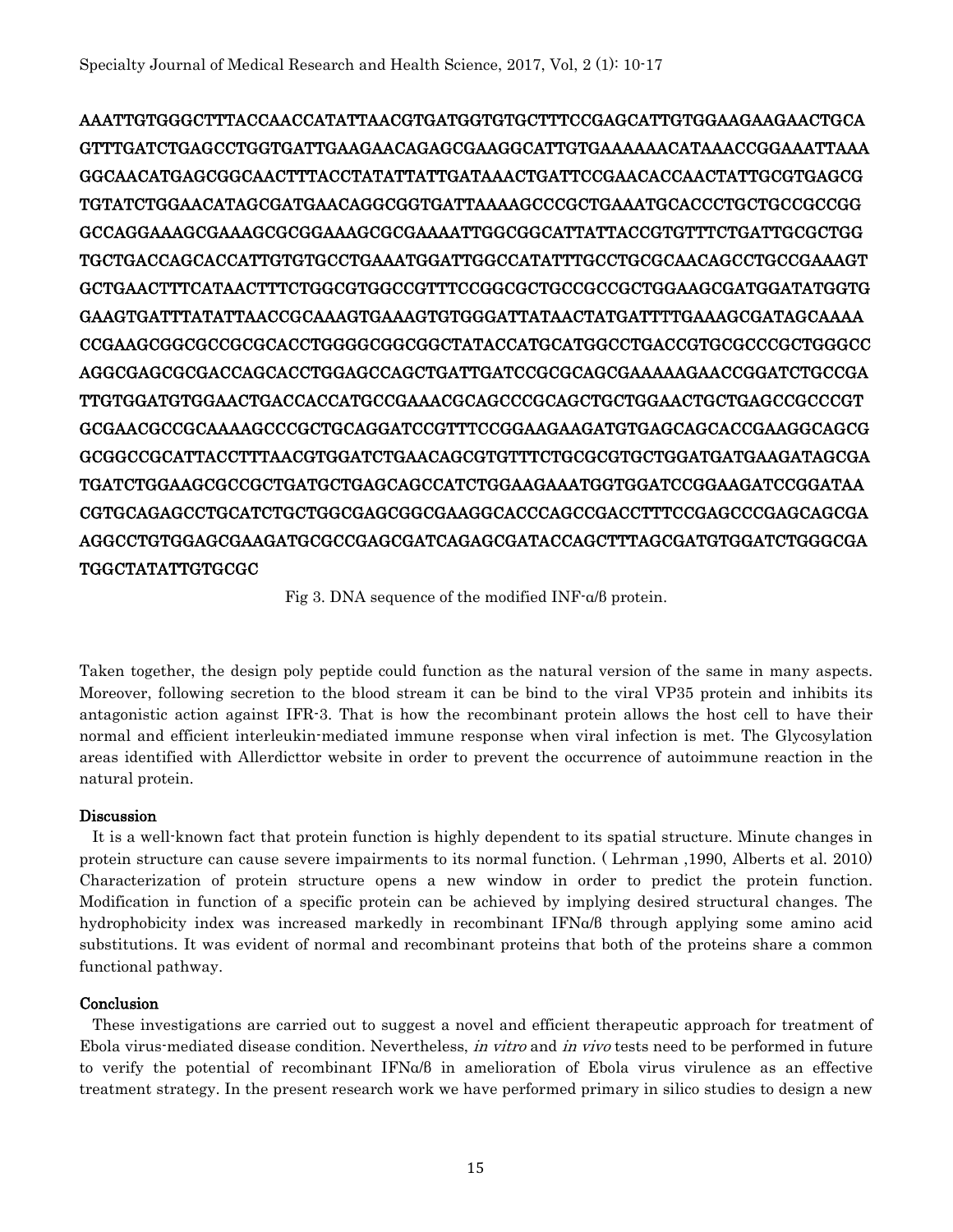IFNα/β protein which can be secreted to the external cellular matrix, bind to and block the Ebola VP35 protein.

#### Ethical issues

Not applicable

### Competing interests

Authors declare no any problem conflict of interests

#### Research Highlights

#### What is current knowledge?

- $\checkmark$  In the present in silico study, we have designed a novel recombinant IFN $\alpha$ /β receptor protein which can be secreted out by host cells and circulate in blood stream.
- Novel recombinant IFNα/β receptor proteins which can be secreted out by host cells and circulate in blood stream.

## What is new here?

 $\checkmark$  These investigations suggest a novel and efficient therapeutic approach for treatment of Ebola virusmediated disease condition.

#### References

1.Johnson K, Lange J, Webb P, Murphy F. Isolation and partial characterisation of a new virus causing acute haemorrhagic fever in Zaire. The Lancet 1977; 309: 569-71. doi.org/10.1016 / S0140-6736(77)90719-X

2.Khan AS, Tshioko FK, Heymann DL, Le Guenno B, Nabeth P, Kerstiëns B, et al. The reemergence of Ebola hemorrhagic fever, Democratic Republic of the Congo, 1995. Journal of Infectious Diseases 1999; 179: S76-S86. doi: 10.1086/514306

3.Sanchez A, Kiley MP, Holloway BP, Auperin DD. Sequence analysis of the Ebola virus genome: organization, genetic elements, and comparison with the genome of Marburg virus. *Virus research* 1993; 29: 215-40. doi:10.1016/0168[-1702\(93\)90063-S](http://dx.doi.org/10.1016/0168-1702(93)90063-S)

4.Volchkov VE, Becker S, Volchkova VA, Ternovoj VA, Kotov AN, Netesov SV, et al. GP mRNA of Ebola Virus Is Edited by the Ebola Virus Polymerase and by T7 and Vaccinia Virus Polymerases 1. *Virology* 1995; 214: 421-30. [doi:10.1006/vir](http://dx.doi.org/10.1006/viro.1995.0052)o.1995.0052

5.Sanchez A, Trappier SG, Mahy B, Peters CJ, Nichol ST. The virion glycoproteins of Ebola viruses are encoded in two reading frames and are expressed through transcriptional editing. *Proceedings of the National* Academy of Sciences **1996**; 93: 3602-7. doi:10.1073/pnas.39657

6.Basler CF, Wang X, Mühlberger E, Volchkov V, Paragas J, Klenk H-D, et al. The Ebola virus VP35 protein functions as a type I IFN antagonist. *Proceedings of the National Academy of Sciences* 2000; 97: 12289-94. doi:10.1073/pnas.220398297

<span id="page-6-0"></span>7.Elliott LH, Kiley MP, McCormick JB. Descriptive analysis of Ebola virus proteins. Virology 1985; 147: 169- 76[.](http://dx.doi.org/10.1016/0042-6822(85)90236-3) doi:10.1016/0042[-6822\(85\)90236-3](http://dx.doi.org/10.1016/0042-6822(85)90236-3)

8.Sen GC. Viruses and interferons. Annual Reviews in Microbiology 2001; 55: 255-81. doi[:10.1146](https://dx.doi.org/10.1146/annurev.micro.55.1.255)  [annurev.micro.55.1.255](https://dx.doi.org/10.1146/annurev.micro.55.1.255)